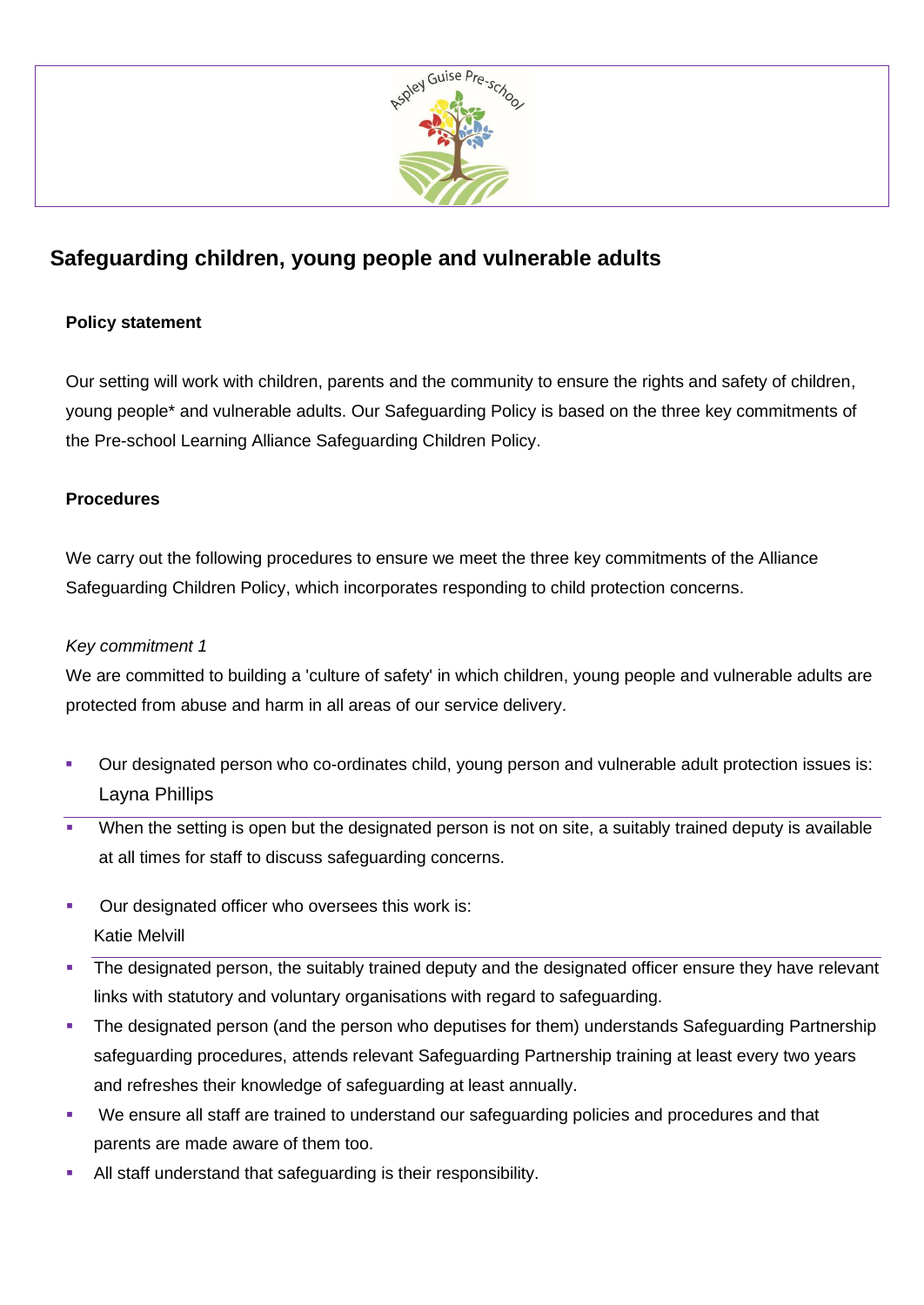- All staff have an up-to-date knowledge of safeguarding issues, are alert to potential indicators and signs of abuse and neglect and understand their professional duty to ensure safeguarding and child protection concerns are reported to the local authority children's social care team or the NSPCC. They receive updates on safeguarding at least annually.
- All staff are confident to ask questions in relation to any safeguarding concerns and know not to just take things at face value but can be respectfully sceptical.
- All staff understand the principles of early help (as defined in *Working Together to Safeguard Children*, 2018) and are able to identify those children and families who may be in need of early help and enable them to access it.
- All staff understand the thresholds of significant harm and understand how to access services for families, including for those families who are below the threshold for significant harm, according to arrangements published by the Safeguarding Partnership or safeguarding partners in areas where the safeguarding partners have replaced the Safeguarding Partnership.
- All staff understand their responsibilities under the General Data Protection Regulation and the Data Protection Act 2018, and understand relevant safeguarding legislation, statutory requirements and local safeguarding partner requirements and ensure that any information they may share about parents and their children with other agencies is shared appropriately and lawfully.
- We will support families to receive appropriate early help by sharing information with other agencies in accordance with statutory requirements and legislation.
- We will share information lawfully with safeguarding partners and other agencies where there are Child Protection concerns.
- We will be transparent about how we lawfully process data.
- **EXECT** All staff understand how to challenge and escalate their concerns in the event that they feel either the local authority and/or their own organisation has not acted adequately to safeguard and know how to follow local safeguarding procedures to resolve professional disputes between staff and organisations.
- All staff understand what the organisation expects of them in terms of their required behaviour and conduct, and follow our policies and procedures on positive behaviour, online safety (including use of cameras and mobile phones), whistleblowing and dignity at work. All staff have signed to say they have read, understood and will follow the code of conduct. They are aware that any breach of the code of conduct must be reported to the DSL immediately.
- Children have a key person to build a relationship with, and are supported to articulate any worries, concerns or complaints that they may have in an age appropriate way.
- **EXTENDING THE STARF IN STARF IN STARF IN STARF IN STARF IN STARF IN STARF IN STARF IN STARF IN STARF IN STARF I** showing aggression towards other children.
- Adequate and appropriate staffing resources are provided to meet the needs of children.
- **•** Applicants for posts within the setting are clearly informed that the positions are exempt from the Rehabilitation of Offenders Act 1974.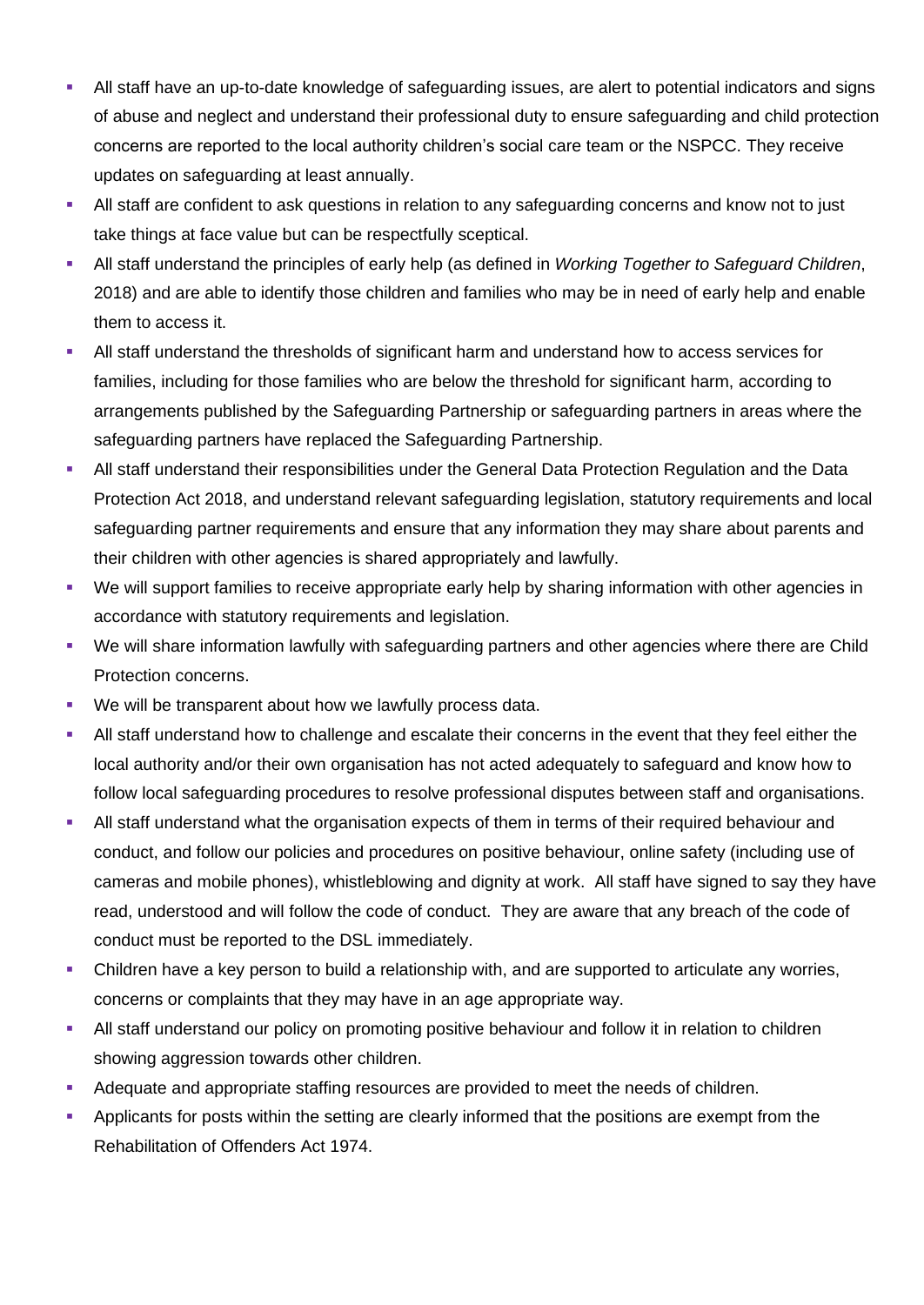- **Enhanced criminal records and barred lists checks and other suitability checks are carried out for staff** and volunteers prior to their post being confirmed, to ensure that no disqualified person or unsuitable person works at the setting or has access to the children.
- We maintain a culture of vigilance to minimise risk to children and encourage staff to identify and report poor practice.
- Where applications are rejected based on information disclosed, applicants have the right to know and to challenge incorrect information.
- **Enhanced criminal records and barred lists checks are carried out on anyone living or working on the** premises.
- Volunteers must:
	- **-** be aged 17 or over;
	- **-** be considered competent and responsible;
	- **-** receive a robust induction and regular supervisory meetings;
	- **-** be familiar with all the settings policies and procedures;
	- **-** be fully checked for suitability if they are to have unsupervised access to the children at any time.
- **·** Information is recorded about staff qualifications, and the identity checks and vetting processes that have been completed including:
	- **-** the criminal records disclosure reference number;
	- **-** certificate of good conduct or equivalent where a UK DBS check is not appropriate;
	- **-** the date the disclosure was obtained; and
	- **-** details of who obtained it.
- All staff and volunteers are informed that they are expected to disclose any convictions, cautions, court orders or reprimands and warnings which may affect their suitability to work with children (whether received before or during their employment with us). The single central record contains all information relating to recruitment and vetting procedures. This is regularly checked to ensure there are no gaps and that we are covering safer recruitment protocols.
- From 31 August 2018, staff and volunteers in childcare settings that are not based on domestic premises are *not* required to notify their line manager if anyone in their household (including family members, lodgers, partners etc.) has any relevant convictions, cautions, court orders, reprimands or warnings or has been barred from, or had registration refused or cancelled in relation to any childcare provision or have had orders made in relation to care of their children. For childminders and childcare provided from domestic settings they will be required to notify if anyone in their household has any relevant convictions, court orders or reprimands or had registration refused or cancelled in relation to childcare provision or have had certain Orders made in relation to the care of their children in accordance with the Childcare Disqualification and Childcare Regulations 2018, and Disqualification under the Childcare Act guidance effective from 31 August 2018. However, staff will be asked regularly to inform the manager of anything which may affect their suitability to work with children.
- Staff receive regular supervision, which includes discussion of any safeguarding issues, and their performance and learning needs are reviewed regularly.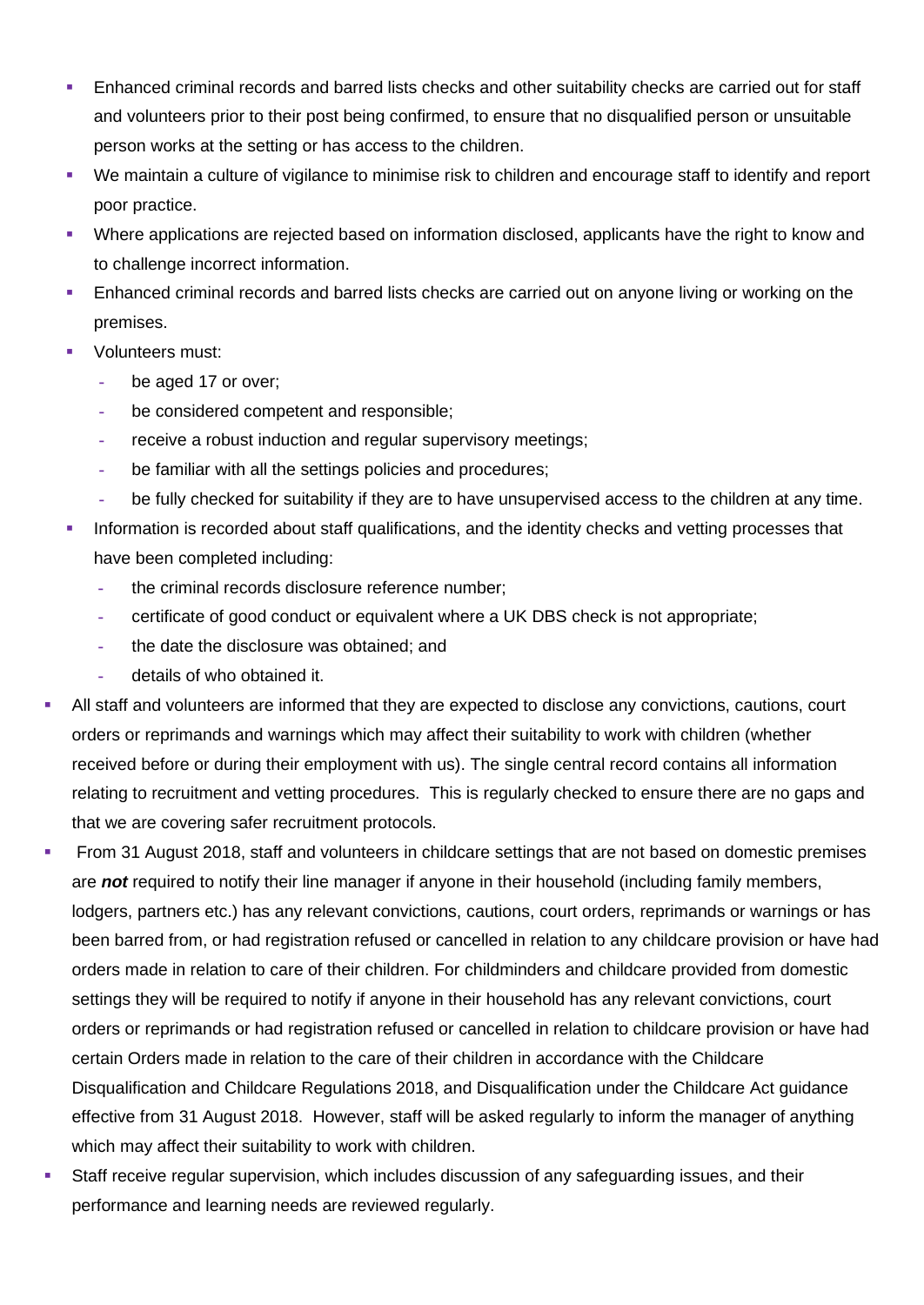- **•** In addition to induction and supervision, staff are provided with clear expectations in relation to their behaviour outlined in the employee handbook.
- We notify the MoJ of any person who is dismissed from our employment, or resigns in circumstances that would otherwise have led to dismissal for reasons of a child protection concern.
- Procedures are in place to record the details of visitors to the setting in line with our visitor policy.
- Security steps are taken to ensure that we have control over who comes into the setting so that no unauthorised person has unsupervised access to the children.
- Steps are taken to ensure children are not photographed or filmed on video for any other purpose than to record their development or their participation in events organised by us. Parents sign a consent form and have access to records holding visual images of their child. Any images of children are held securely and in a locked filing cabinet when not in use. Staff do not use personal cameras or filming equipment to record images.
- Personal mobile phones are not used where children are present and are kept in the office.
- The designated person in the setting has responsibility for ensuring that there is an adequate online safety policy in place. (See e-safety policy).
- We keep a written record of all complaints and concerns including details of how they were responded to. These are kept for 2 years. Safeguarding complaints are responded to using the Central Beds allegations process and are referred to the LADO.
- We ensure that robust risk assessments are completed, that they are seen and signed by all relevant staff and that they are regularly reviewed and updated, in line with our health and safety policy.
- **•** The designated officer will support the designated person to undertake their role adequately and offer advice, guidance, supervision and support.
- **•** The designated person will inform the designated officer immediately of every significant safeguarding concern, however this should not delay any referrals being made to children's social care, or where appropriate, the LADO, Ofsted, MoJ or RIDDOR.

#### *Key commitment 2*

We are committed to responding promptly and appropriately to all incidents, allegations or concerns of abuse that may occur and to work with statutory agencies in accordance with the procedures that are set down in 'What to do if you're worried a child is being abused' (HMG, 2015) and the Care Act 2014.

#### *Responding to suspicions of abuse*

- We acknowledge that abuse of children can take different forms physical, emotional, and sexual, as well as neglect.
- We ensure that all staff have an understanding of the additional vulnerabilities that arise from special educational needs and/or disabilities, plus inequalities of race, gender, language, religion, sexual orientation or culture, and that these receive full consideration in relation to child, young person or vulnerable adult protection.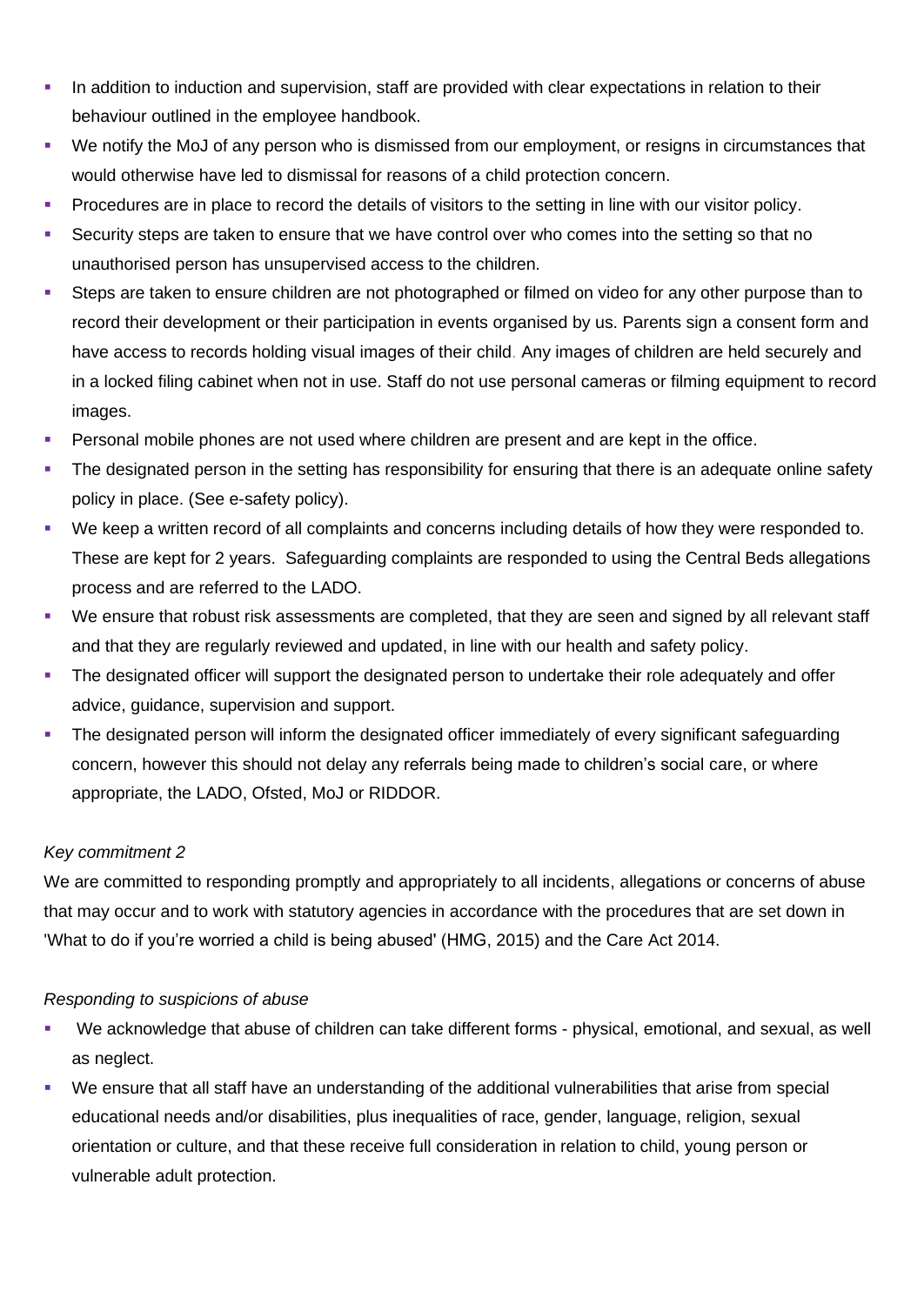- When children are suffering from physical, sexual or emotional abuse, or experiencing neglect, this may be demonstrated through:
	- **-** significant changes in their behaviour;
	- **-** deterioration in their general well-being;
	- **-** their comments which may give cause for concern, or the things they say (direct or indirect
	- **-** disclosure);
	- **-** changes in their appearance, their behaviour, or their play;
	- **-** unexplained bruising, marks or signs of possible abuse or neglect; and
	- **-** any reason to suspect neglect or abuse outside the setting.
- We understand how to identify children who may be in need of early help, how to access services for them
- We understand that we should refer a child who meets the s17 Children Act 1989 child in need definition to local authority children's social work services.
- We understand that we have a duty to refer any child who may be at risk of significant harm to local authority children's social work services (MASH).
- We are aware of the 'hidden harm' agenda concerning parents with drug and alcohol problems and consider other factors affecting parental capacity and risk, such as social exclusion, domestic violence, radicalisation, mental or physical illness and parent's learning disability.
- We are aware that children's vulnerability is potentially increased when they are privately fostered and when we know that a child is being cared for under a private fostering arrangement, we inform our local authority children's social care team. We actively seek private fostering arrangements by checking on the relationship between child and carer.
- We are prepared to take action if we have concerns about the welfare of a child who fails to arrive at a session when expected. The designated person will take immediate action to contact the child's parent to seek an explanation for the child's absence and be assured that the child is safe and well. If no contact is made with the child's parents and the designated person has reason to believe that the child is at risk of significant harm, the relevant professionals are contacted immediately and Safeguarding partnership procedures are followed. If the child has current involvement with social care the social worker is notified on the day of the unexplained absence.
- We are aware of other factors that affect children's vulnerability that may affect, or may have affected, children and young people using our provision, such as abuse of children who have special educational needs and/or disabilities; fabricated or induced illness; child abuse linked to beliefs in spirit possession; sexual exploitation of children, including through internet abuse; Female Genital Mutilation and radicalisation or extremism.
- In relation to radicalisation and extremism, we follow the Prevent Duty guidance for England and Wales published by the Home Office and Safeguarding Partnership procedures on responding to radicalisation.
- The designated person completes online Channel training, online Prevent training and attends local WRAP training where available to ensure they are familiar with the local protocol and procedures for responding to concerns about radicalisation. All staff receive training around PREVENT agenda and updates as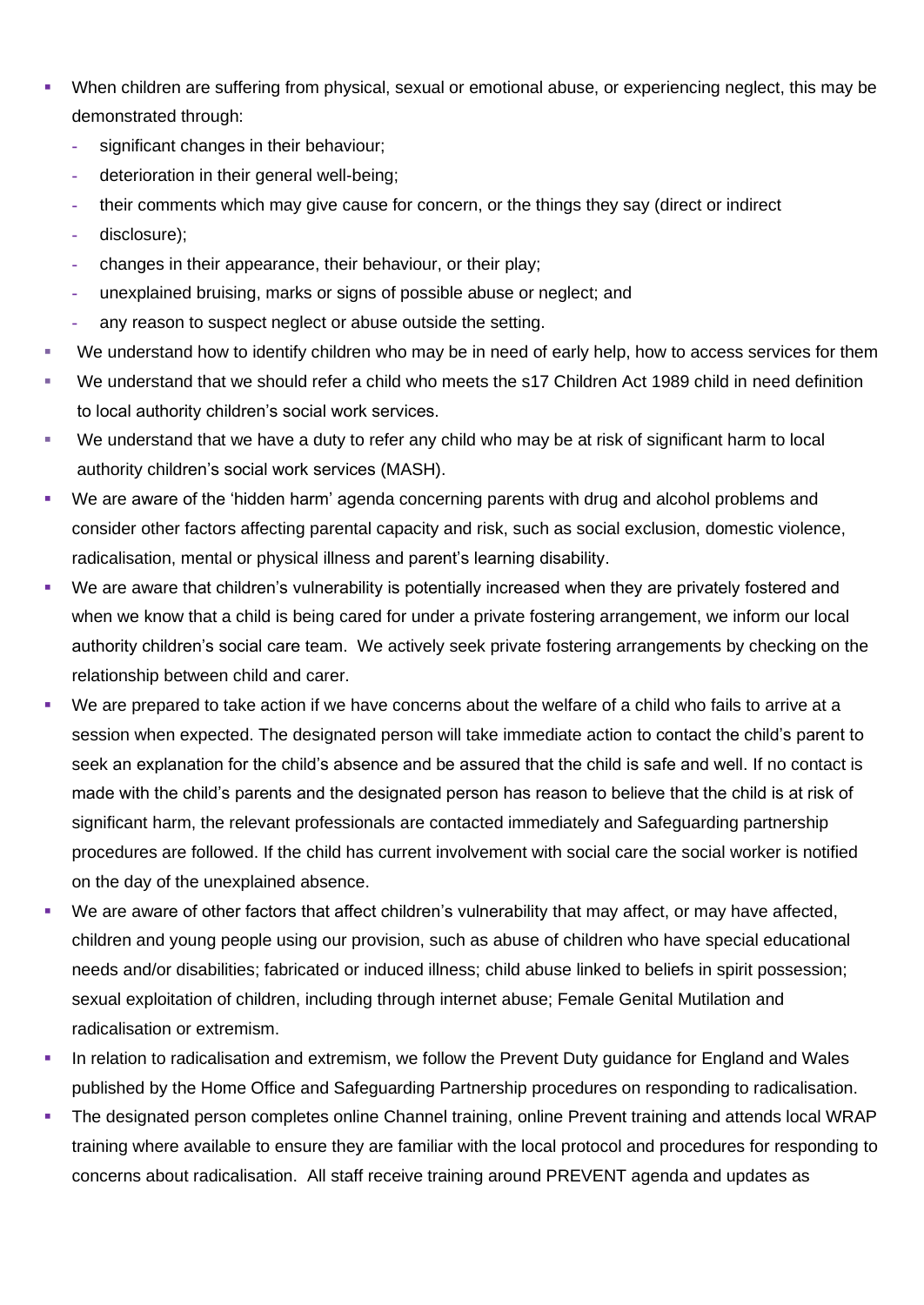necessary. We report concerns through MASH team. The report is made by the person who identifies the concern through the DSL.

- We are aware of the mandatory duty that applies to teachers, and health workers to report cases of Female Genital Mutilation to the police. We are also aware that early year's practitioners should follow local authority published safeguarding procedures to respond to FGM and other safeguarding issues, which involves contacting police and MASH team if a crime of FGM has been or may be about to be committed.
- We also make ourselves aware that some children and young people are affected by gang activity, by complex, multiple or organised abuse, through forced marriage or honour-based violence or may be victims of child trafficking. While this may be less likely to affect young children in our care, we may become aware of any of these factors affecting older children and young people who we may come into contact with.
- If we become concerned that a child may be a victim of modern slavery or human trafficking, we will refer to the National Referral Mechanism, as soon as possible and refer and/or seek advice to the local authority children's social work service and/or police.
- We will be alert to the threats children may face from outside their families, such as that posed by organised crime groups such as county lines and child sexual exploitation, online use and from within peer groups and the wider community.
- Where we believe that a child in our care or that is known to us may be affected by any of these factors we follow the procedures below for reporting child protection and child in need concerns and follow the Safeguarding Partnership procedures, or when they come into force replacing the Safeguarding Partnership, we will follow the local procedures as published by the local safeguarding partners.
- Where such indicators are apparent, the child's key person makes a dated record of the details of the concern and discusses what to do with the member of staff who is acting as the designated person. The information is stored on the child's child protection file that only the DSL has access to.
- In the event that a staff member or volunteer is unhappy with the decision made of the designated person in relation to whether to make a safeguarding referral they must follow escalation procedures and can refer directly to MASH.
- We refer concerns about children's welfare to the local authority children's social care team and co-operate fully in any subsequent investigation. NB In some cases this may mean the police or another agency identified by the Local Safeguarding Partnership.
- We respond to any disclosures sensitively and appropriately and take care not to influence the outcome either through the way we speak to children or by asking questions of children (although we may check out/clarify the details of what we think they have told us with them).
- We take account of the need to protect young people aged 16-18 as defined by the Children Act 1989. This may include students or school children on work placement, young employees or young parents. Where abuse or neglect is suspected [we/I] follow the procedure for reporting any other child protection concerns. The views of the young person will always be taken into account in an age appropriate way, but the setting may override the young person's refusal to consent to share information if it feels that it is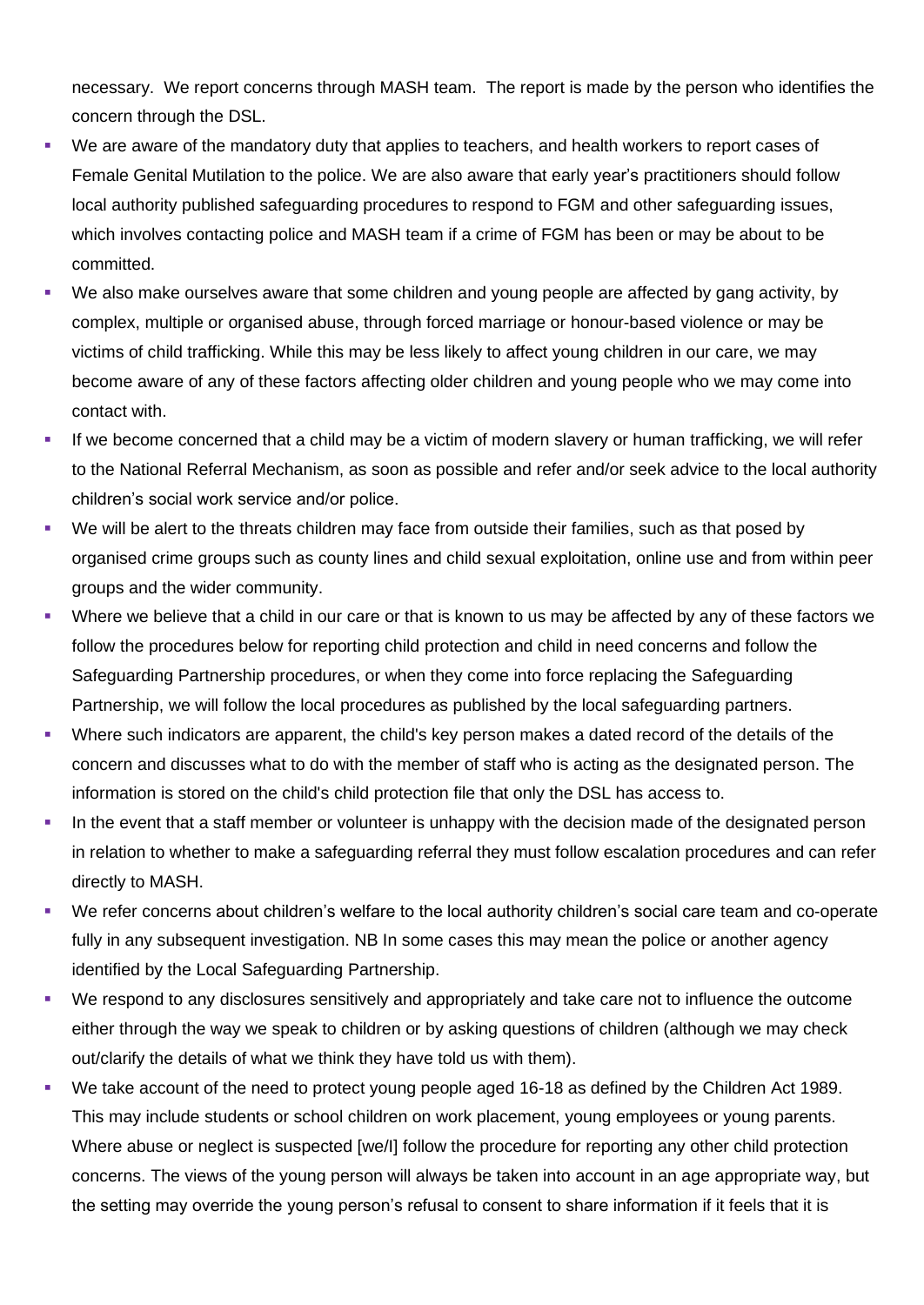necessary to prevent a crime from being committed or intervene where one may have been, or to prevent harm to a child or adult. Sharing confidential information without consent is done only where not sharing it could be worse than the outcome of having shared it. We have a duty of care to share information where there is a child protection concern, whether we have consent or not, put we should inform the parent unless it puts the child at additional risk if we do so.

- All staff are also aware that adults can also be vulnerable and know how to refer adults who are in need of community care services.
- $\bullet$  All staff know that they can contact the NSPCC whistleblowing helpline on  $\,0800\;028$

# $0285\,$  if they feel that or organisation and the local authority have not taken appropriate action to

safeguard a child and this has not been addressed satisfactorily through organisational escalation and professional challenge procedures.

- We have a whistleblowing policy in place. (See whistleblowing policy)
- Staff/volunteers know they can contact the organisation Public Concern at Work for advice relating to whistleblowing dilemmas.

# *Recording suspicions of abuse and disclosures*

- Where a child makes comments to a member of staff that give cause for concern (disclosure), or a member of staff observes signs or signals that give cause for concern, such as significant changes in behaviour; deterioration in general well-being; unexplained bruising, marks or signs of possible abuse or neglect; that member of staff:
	- **-** listens to the child, offers reassurance and gives assurance that she or he will take action;
	- **-** does not question the child, although it is OK to ask questions for the purposes of clarification;
	- **-** makes a written record that forms an objective record of the observation or disclosure that includes: the date and time of the observation or the disclosure; the exact words spoken by the child as far as possible; the name of the person to whom the concern was reported, with the date and time; and the names of any other person present at the time.
- **•** These records are signed and dated and kept in the child's Child Protection file, which is kept securely and confidentially.
- The member of staff acting as the designated person is informed of the issue.
- Where the Local Safeguarding Partnership safeguarding procedures stipulates the process for recording and sharing concerns, we include those procedures alongside this procedure and follow the steps set down by the Local Safeguarding Partnership.

# *Making a referral to the local authority MASH team*

The Pre-school Learning Alliance's publication Safeguarding Children contains procedures to help in making a referral to the local children's social care team, as well as template forms for recording concerns and to assist with making a referral.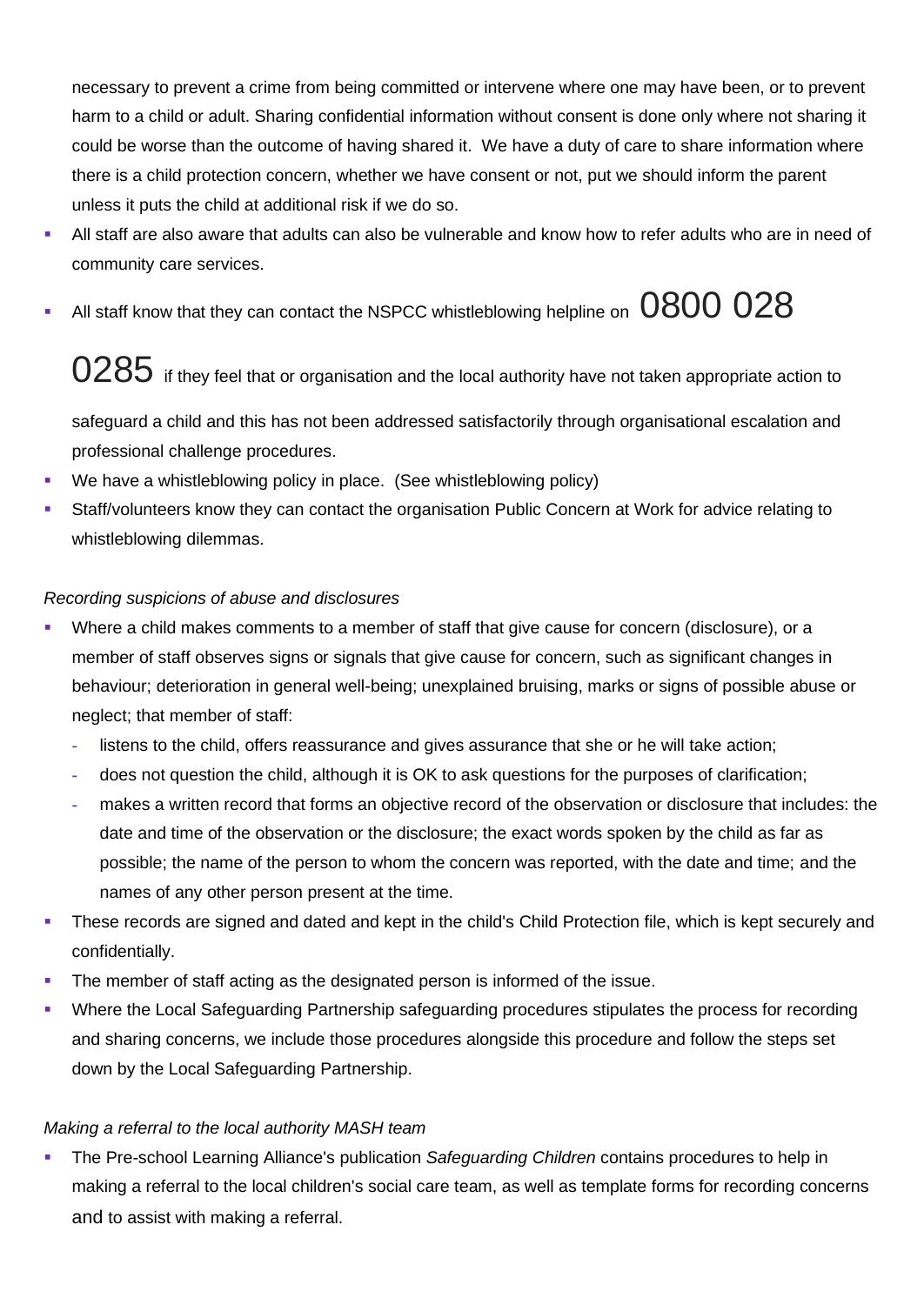■ We keep a copy of this document alongside the procedures for recording and reporting set down by our Local Safeguarding Partnership, which we follow.

#### *Escalation process*

- If we feel that a referral made has not been dealt with properly or that concerns are not being addressed or responded to, we will follow the Safeguarding Partnership escalation process.
- We will ensure that the DSL knows how to escalate concerns.
- We will follow local procedures published by the Safeguarding Partnership or safeguarding partners to resolve professional disputes.

#### *Informing parents*

- Parents are normally the first point of contact. Concerns are normally discussed with parents to gain their view of events, unless it is felt that this may put the child at risk, or may interfere with the course of a police investigation, or may unduly delay the referral, or unless seeking consent put the child at increased child protection risk. Advice will be sought from social care, or in some circumstances police, where necessary.
- Parents are informed when we make a record of concerns in their child's file and that we also make a note of any discussion we have with them regarding a concern.
- If a suspicion of abuse warrants referral to social care, parents are informed at the same time that the referral will be made, except where the procedures of the Local Safeguarding Partnership Safeguarding Partners does not allow this, for example, where it is believed that the child may be placed at risk. Advice will be sought from MASH team, if there is any uncertainty on whether a parent should be informed. This advice will be recorded on the Child Protection file.
- This will usually be the case where the parent is the likely abuser or where sexual abuse may have occurred.
- If there is a possibility that advising a parent beforehand may place a child at greater risk (or interfere with a police response) the designated person should consider seeking advice from children's social care, about whether or not to advise parents beforehand, and should record and follow the advice given.

#### *Liaison with other agencies and multi-agency working*

- We work within the Local Safeguarding Partnership guidelines.
- The current version of 'What to do if you're worried a child is being abused' is available for parents and staff and all staff are familiar with what they need to do if they have concerns.
- We have procedures for contacting MASH regarding child protection issues and concerns about children's welfare, including maintaining a list of names, addresses and telephone numbers of appointed social workers, to ensure that it is easy, in any emergency, for the setting and children's social care to work well together. We also keep a list of support available in the local area.
- We notify Ofsted of any incident or accident and any changes in our arrangements which may affect the well-being of children or where an allegation of abuse is made against a member of staff (whether the allegations relate to harm or abuse committed on our premises or elsewhere). Notifications to Ofsted are made as soon as is reasonably practicable, but at the latest within 14 days of the allegations being made.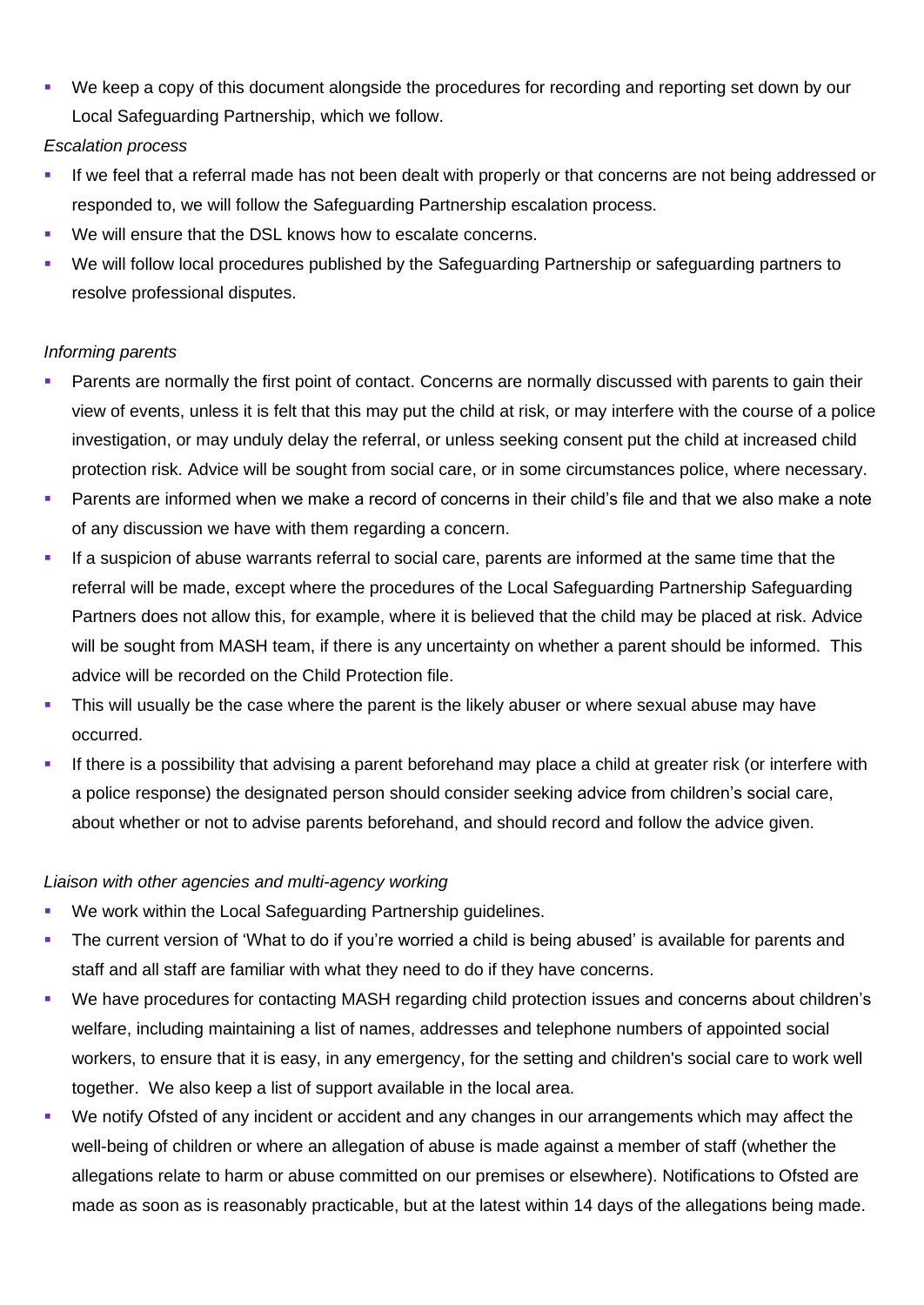- Allegations against staff may need to be reported through MoJ or DBS depending on the outcome of the allegation. Advice will be sought from the LADO as to when information needs to be passed on.
- Contact details for the local National Society for the Prevention of Cruelty to Children (NSPCC) are also kept.

# *Allegations against staff and persons in position of trust*

- We ensure that all parents know how to complain about the behaviour or actions of staff or volunteers within the setting, or anyone living or working on the premises occupied by the setting, which may include an allegation of abuse.
- We have a code of conduct in place, that all staff and volunteers are required to read, understand and sign to say they agree to adhere to.
- We ensure that all staff volunteers and anyone else working in the setting knows how to raise concerns that they may have about the conduct or behaviour of other people including staff/colleagues.
- We differentiate between allegations, and concerns about the quality of care or practice and complaints and have a separate process for responding to complaints.
- Safeguarding allegations against staff are always responded to the LADO within 24 hours.
- We respond to any inappropriate behaviour displayed by members of staff, volunteer or any other person living or working on the premises, which includes:
	- **-** inappropriate sexual comments;
	- **-** excessive one-to-one attention beyond the requirements of their usual role and responsibilities, or inappropriate sharing of images
- We will recognise and respond to allegations that a person who works with children has:
	- **-** behaved in a way that has harmed a child, or may have harmed a child
	- **-** possibly committed a criminal offence against or related to a child
	- **-** behaved in a way that makes them unsuitable to work with children
	- **-** behaved towards a child or children in a way that indicates they may pose a risk of harm to children
- We respond to any concerns raised by staff and volunteers who know how to escalate their concerns if they are not satisfied with our response
- We respond to any disclosure by children or staff that abuse by a member of staff or volunteer within the setting, or anyone living or working on the premises occupied by the setting, may have taken, or is taking place, by first recording the details of any such alleged incident. This includes supply staff, volunteers, contractors and staff who have subsequently left the provision.
- We refer any such complaint immediately to a senior manager within the organisation and the Local Authority Designated Officer (LADO) as necessary to investigate and/or offer advice:

# 0300 300 5026 / 0300 300 8142

If the incident is about the DSL or the nursery manager, the information will be passed to the deputy DSL who will act as the lead within the Organisation for any further investigation recommended by the LADO.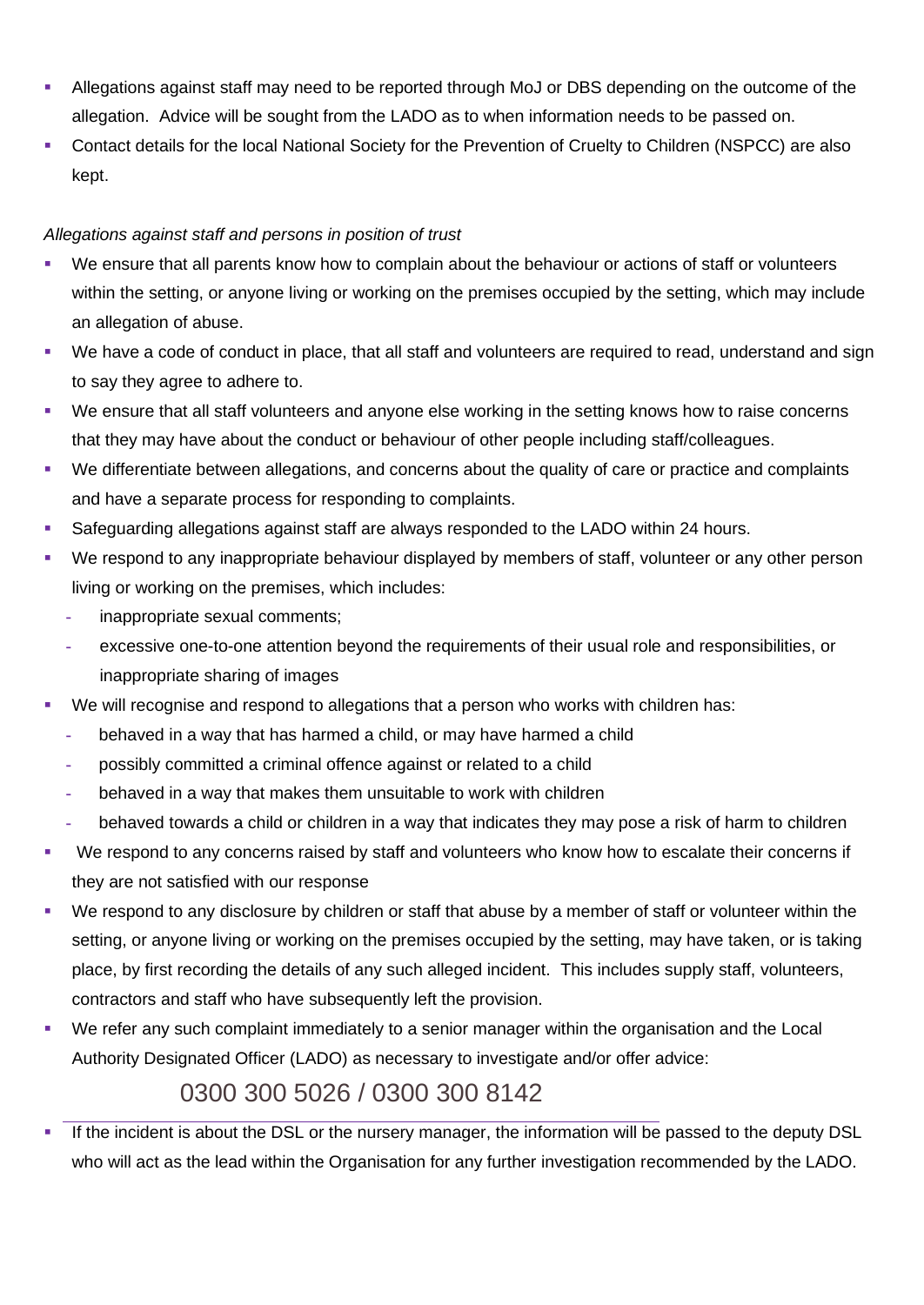- We also report any such alleged incident to Ofsted (unless advised by LADO that this is unnecessary due to the incident not meeting the threshold), as well as what measures we have taken. We are aware that it is an offence not to do this.
- We co-operate entirely with any investigation carried out by children's social care in conjunction with the police.
- Where the management team and children's social care agree it is appropriate in the circumstances, the member of staff or volunteer may be suspended for the duration of the investigation (on advice from LADO). This is not an indication of admission that the alleged incident has taken place, but is to protect the staff, as well as children and families, throughout the process. Where it is appropriate and practical and agreed with LADO, we will seek to offer an alternative to suspension for the duration of the investigation, if an alternative is available that will safeguard children and not place the affected staff or volunteer at risk.

#### *Disciplinary action*

Where a member of staff or volunteer has been dismissed due to engaging in activities that caused concern for the safeguarding of children or vulnerable adults, we will notify the MoJ of relevant information, so that individuals who pose a threat to children and vulnerable groups can be identified and barred from working with these groups.

#### *Key commitment 3*

We are committed to promoting awareness of child abuse issues throughout our training and learning programmes for adults. [We are/I am] also committed to empowering children through our early childhood curriculum, promoting their right to be strong, resilient and listened to.

#### *Training*

- We consider contextual safeguarding and how all people and places that children come into contact with, may pose a risk to a child or may be a protective factor. All staff are aware that each child will be different and we need to consider what is happening for each child and how actions may impact on them.
- **•** Training opportunities are sought for all adults involved in the setting to ensure that they are able to recognise the signs and signals of possible physical abuse, emotional abuse, sexual abuse (including child sexual exploitation) and neglect and that they are aware of the local authority guidelines for making referrals. Training opportunities should also cover extra familial threats such as online risks, radicalisation and grooming, and how to identify and respond to families who may be in need of early help, and organisational safeguarding procedures. Training takes place every 3 years with an annual update. We also offer safeguarding updates through staff meetings, update, activities, case studies, quizzes and questions from senior staff.
- Designated persons receive appropriate training, as recommended by the Local Safeguarding Children Partnership, every two years and refresh their knowledge and skills at least annually. Plus any relevant training that is considered appropriate.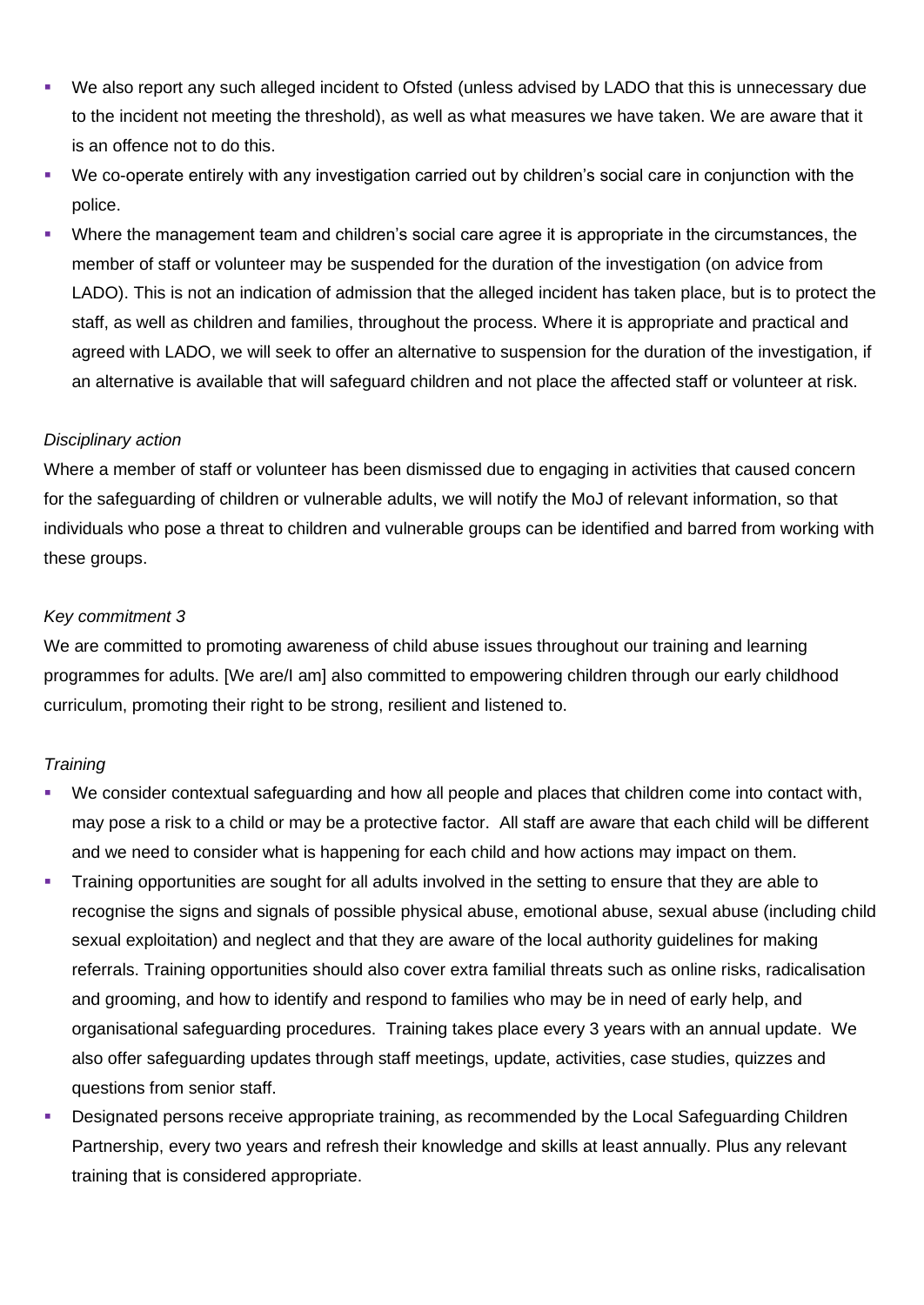- **EXTEND All staff receive FGM and PREVENT training. Any issue that are considered relevant for our setting are** also covered in training.
- We/ ensure that all staff know the procedures for reporting and recording any concerns (internal and external) they may have about the provision.
- We ensure that all staff receive updates on safeguarding via emails, newsletters, online training and/or discussion at staff meetings at least once a year.
- We constantly revisit safeguarding and check on staff knowledge within normal work.

#### *Planning*

- The layout of the rooms allows for constant supervision. No child is left alone with staff or volunteers in a one-to-one situation without being within sight and/or hearing of other staff or volunteers.
- **EXEL All staff work within sight of each other as much as possible.**
- If staff are working out of sight, they ensure that someone knows where they are, who they are with and how long they are likely to be.

## *Curriculum*

- We introduce key elements of keeping children safe into our programme to promote the personal, social and emotional development of all children, so that they may grow to be strong, resilient and listened to and so that they develop an understanding of why and how to keep safe.
- We create within the setting a culture of value and respect for individuals, having positive regard for children's heritage arising from their colour, ethnicity, languages spoken at home, cultural and social background.
- We ensure that this is carried out in a way that is developmentally appropriate for the children.
- Safeguarding is key when we plan activities to ensure the safety of children.

#### *Confidentiality*

- All suspicions and investigations are kept confidential and shared only with those who need to know. Any information is shared under the guidance of the Local Safeguarding Partnership and in line with the GDPR, Data Protection Act 2018, and Working Together 2018.
- All concerns are stored securely in a fireproof box/ filing cabinet and is only accessible to the Designated Safeguarding Leads who check for patterns and incomplete records on a regular basis. The outcome of any concerns or referrals is also recorded.

#### *Support to families*

- We believe in building trusting and supportive relationships with families, staff and volunteers.
- We make clear to parents our role and responsibilities in relation to child protection, such as for the reporting of concerns, information sharing, monitoring of the child, and liaising at all times with the local children's social care team.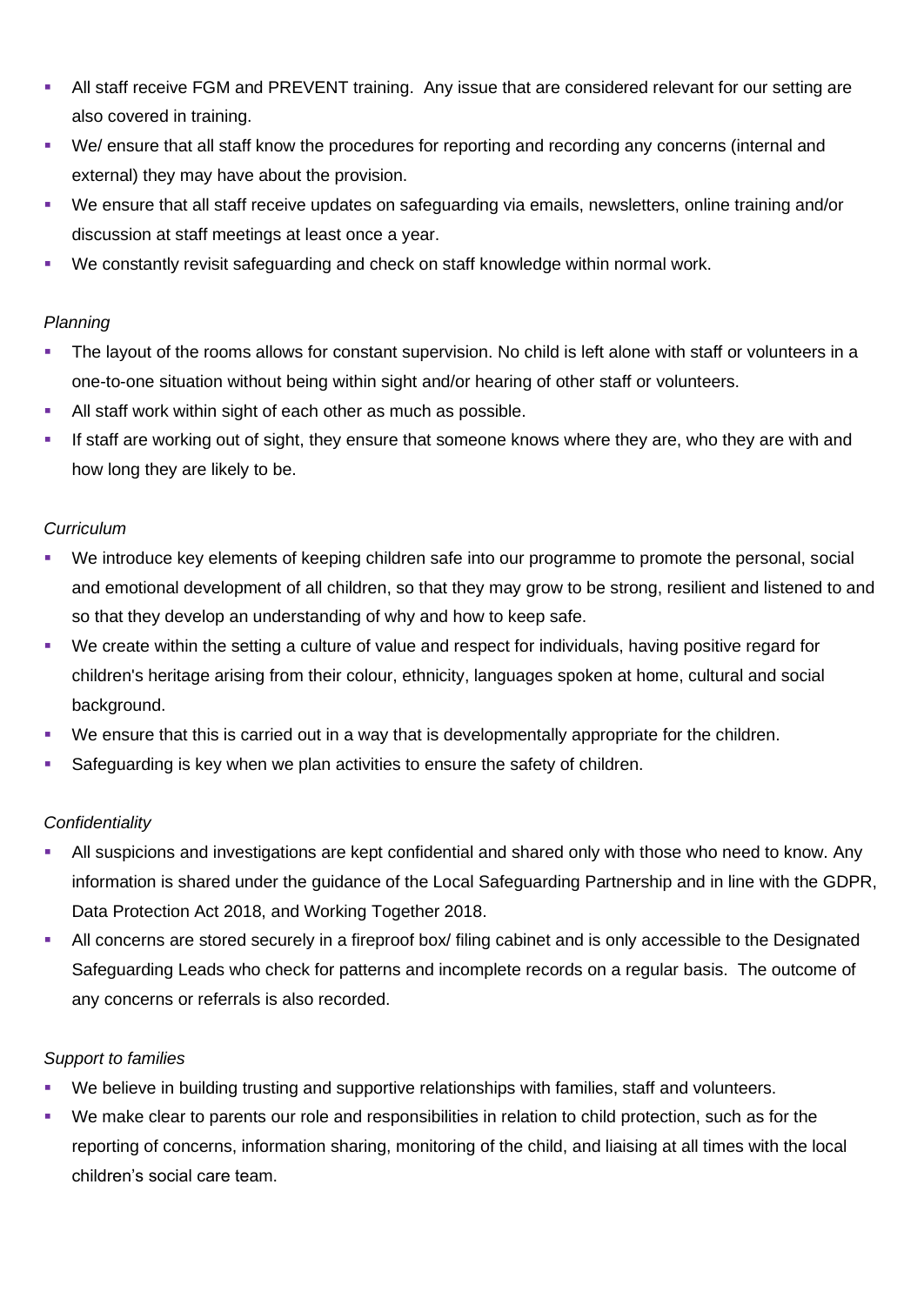- We will continue to welcome the child and the family whilst investigations are being made in relation to any alleged abuse and offer appropriate support.
- We follow the Child Protection or family Support Plans as set by the child's social worker or family support worker in relation to the setting's designated role and tasks in supporting that child and their family, subsequent to any investigation.
- We will engage with any child in need plan or early help plan as agreed.
- Confidential records kept on a child are shared with the child's parents or those who have parental responsibility for the child in accordance with the Confidentiality and Client Access to Records procedure, and only if appropriate under the guidance of the Local Safeguarding Partnership. The names of other children and adults must be redacted before this information is shared.
- Staff are aware that any referral sent to the MASH is shared fully with parents by the social worker undertaking the single assessment.

#### **Legal framework**

#### *Primary legislation*

- Children Act (1989)
- Protection of Children Act (1999)
- The Children Act (2004)
- Children and Social Work Act 2019
- Safeguarding Vulnerable Groups Act (2006)
- Childcare Act (2006)
- Child Safeguarding Practice Review and Relevant Agency (England) Regulations 2018

#### *Secondary legislation*

- Sexual Offences Act (2003)
- Criminal Justice and Court Services Act (2000)
- Equality Act (2010)
- General Data Protection Regulations (GDPR) (2018)
- Childcare (Disqualification) Regulations (2009)
- Children and Families Act (2014 and 2018)
- Care Act (2014)
- **Serious Crime Act (2015)**
- **Counter-Terrorism and Security Act (2015)**

#### **Further guidance**

- Working Together to Safeguard Children (HMG, 2018)
- Safer recruitment guidelines